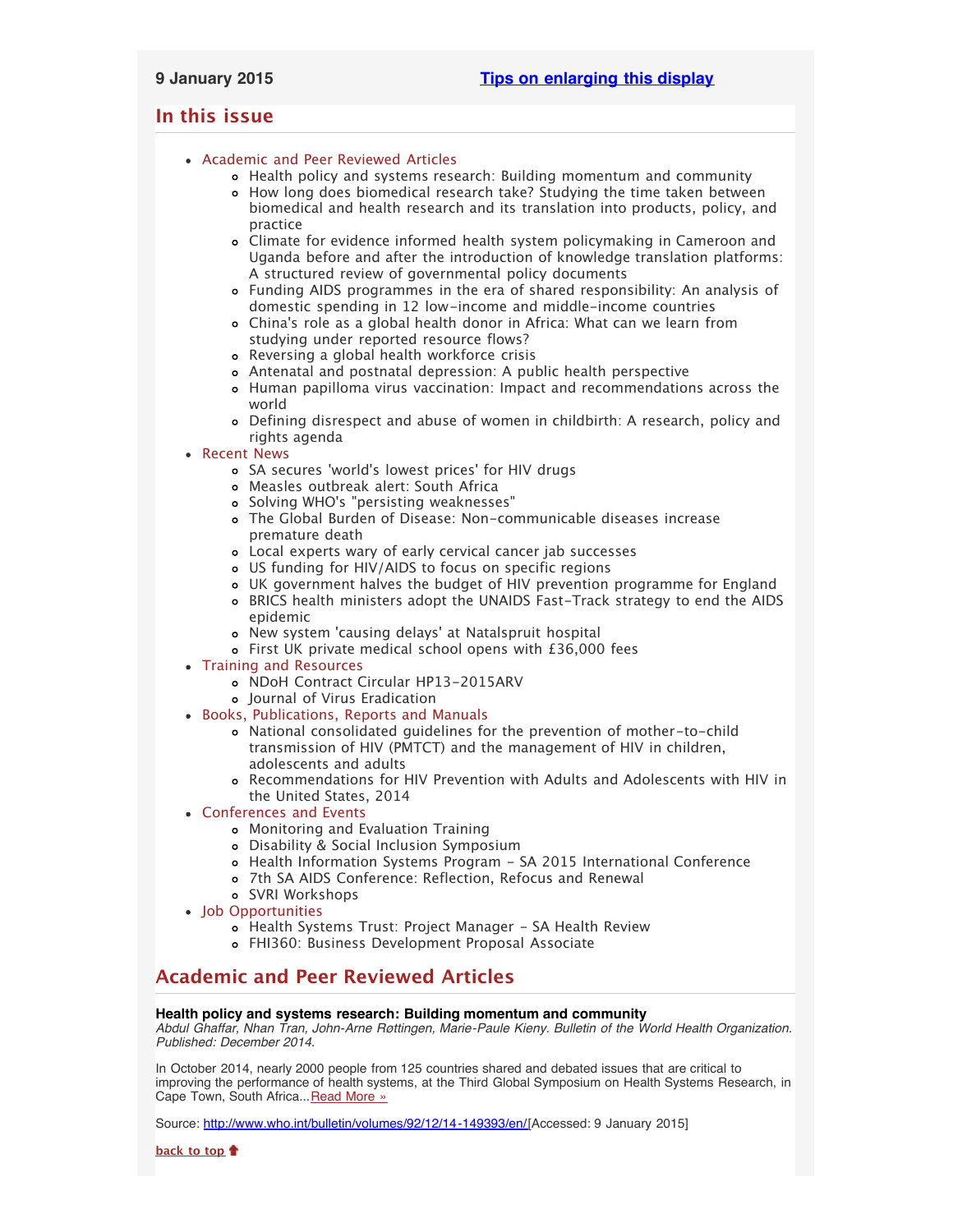## <span id="page-1-0"></span>**How long does biomedical research take? Studying the time taken between biomedical and health research and its translation into products, policy, and practice**

*Stephen R Hanney, Sophie Castle-Clarke, Jonathan Grant, Susan Guthrie, Chris Henshall, Jorge Mestre-Ferrandiz, Michele Pistollato, Alexandra Pollitt, Jon Sussex and Steven Wooding. Health Research Policy and Systems. Published: 1 January 2015.*

The time taken, or 'time lags', between biomedical/health research and its translation into health improvements is receiving growing attention. Reducing time lags should increase rates of return to such research... [Read](http://www.health-policy-systems.com/content/13/1/1/abstract) [More »](http://www.health-policy-systems.com/content/13/1/1/abstract)

Source: [http://www.health-policy-systems.com/content/13/1/1/abstract\[](http://www.health-policy-systems.com/content/13/1/1/abstract)Accessed: 9 January 2015]

#### **[back to top](#page-0-2)**

### <span id="page-1-1"></span>**Climate for evidence informed health system policymaking in Cameroon and Uganda before and after the introduction of knowledge translation platforms: A structured review of governmental policy documents**

*Pierre Ongolo-Zogo, John N Lavis, Goran Tomson and Nelson K Sewankambo. Health Research Policy and Systems. Published: 1 January 2015.*

There is a scarcity of empirical data on African country climates for evidence-informed health system policymaking (EIHSP) to backup the longstanding reputation that research evidence is not valued enough by health policymakers as an information input... [Read More »](http://www.health-policy-systems.com/content/13/1/2/abstract)

Source: [http://www.health-policy-systems.com/content/13/1/2/abstract\[](http://www.health-policy-systems.com/content/13/1/2/abstract)Accessed: 9 January 2015]

#### **[back to top](#page-0-2)**

## <span id="page-1-2"></span>**Funding AIDS programmes in the era of shared responsibility: An analysis of domestic spending in 12 low-income and middle-income countries**

*Stephen Resch, Theresa Ryckman, Dr Robert Hecht. The Lancet Global Health. Published: 1 January 2015.*

As the incomes of many AIDS-burdened countries grow and donors' budgets for helping to fight the disease tighten, national governments and external funding partners increasingly face the following question: what is the capacity of countries that are highly affected by AIDS to finance their responses from domestic sources, and how might this affect the level of donor support? In this study, we attempt to answer this question. Read [More »](http://www.thelancet.com/journals/langlo/article/PIIS2214-109X(14)70342-0/fulltext?elsca1=etoc&elsca2=email&elsca3=2214-109X_201501_3_1_&elsca4=Epidemiology%7CPublic%20Health%7CHealth%20Policy%7CLancet)

Source: [http://www.thelancet.com/journals/langlo/article/PIIS2214-109X\(14\)70342-0/fulltext?](http://www.thelancet.com/journals/langlo/article/PIIS2214-109X(14)70342-0/fulltext?elsca1=etoc&elsca2=email&elsca3=2214-109X_201501_3_1_&elsca4=Epidemiology%7CPublic%20Health%7CHealth%20Policy%7CLancet) [elsca1=etoc&elsca2=email&elsca3=2214-](http://www.thelancet.com/journals/langlo/article/PIIS2214-109X(14)70342-0/fulltext?elsca1=etoc&elsca2=email&elsca3=2214-109X_201501_3_1_&elsca4=Epidemiology%7CPublic%20Health%7CHealth%20Policy%7CLancet) [109X\\_201501\\_3\\_1\\_&elsca4=Epidemiology%7CPublic%20Health%7CHealth%20Policy%7CLancet](http://www.thelancet.com/journals/langlo/article/PIIS2214-109X(14)70342-0/fulltext?elsca1=etoc&elsca2=email&elsca3=2214-109X_201501_3_1_&elsca4=Epidemiology%7CPublic%20Health%7CHealth%20Policy%7CLancet)[Accessed: 9 January 2015]

#### **[back to top](#page-0-2)**

## <span id="page-1-3"></span>**China's role as a global health donor in Africa: What can we learn from studying under reported resource flows?**

*Karen A Grépin, Victoria Y Fan, Gordon C Shen and Lucy Chen. Globalization and Health. Published: 30 December 2014.*

There is a growing recognition of China's role as a global health donor, in particular in Africa, but there have been few systematic studies of the level, destination, trends, or composition of these development finance flows or a comparison of China's engagement as a donor... [Read More »](http://www.globalizationandhealth.com/content/10/1/273/abstract)

Source: <http://www.globalizationandhealth.com/content/10/1/273/abstract>[Accessed: 9 January 2015]

#### **[back to top](#page-0-2)**

#### <span id="page-1-4"></span>**Reversing a global health workforce crisis**

*Michel Sidibé, James Campbell. Bulletin of the World Health Organization. Published: January 2015.*

The current Ebola virus outbreak in western Africa has exposed vulnerable health systems, dire shortages of health workers and a deep mistrust between authorities, health workers and the communities at risk... [Read](http://www.who.int/bulletin/volumes/93/1/14-151209/en/) [More »](http://www.who.int/bulletin/volumes/93/1/14-151209/en/)

Source: <http://www.who.int/bulletin/volumes/93/1/14-151209/en/>[Accessed: 9 January 2015]

### **[back to top](#page-0-2)**

#### <span id="page-1-5"></span>**Antenatal and postnatal depression: A public health perspective**

*Saurabh R. Shrivastava, Prateek S. Shrivastava, Jegadeesh Ramasamy. Journal of Neurosciences in Rural Practice. Published: 8 January 2015.*

Antenatal care relates to the care of women during pregnancy with an ultimate target to achieve a healthy mother and a healthy child at the end of pregnancy. However, antenatal care encompasses not only clinical examinations/laboratory investigations but also the mental conditioning of the women before arrival of the child... [Read More »](http://www.ruralneuropractice.com/article.asp?issn=0976-3147;year=2015;volume=6;issue=1;spage=116;epage=119;aulast=Shrivastava)

Source: [http://www.ruralneuropractice.com/article.asp\[](http://www.ruralneuropractice.com/article.asp?issn=0976-3147;year=2015;volume=6;issue=1;spage=116;epage=119;aulast=Shrivastava)Accessed: 9 January 2015]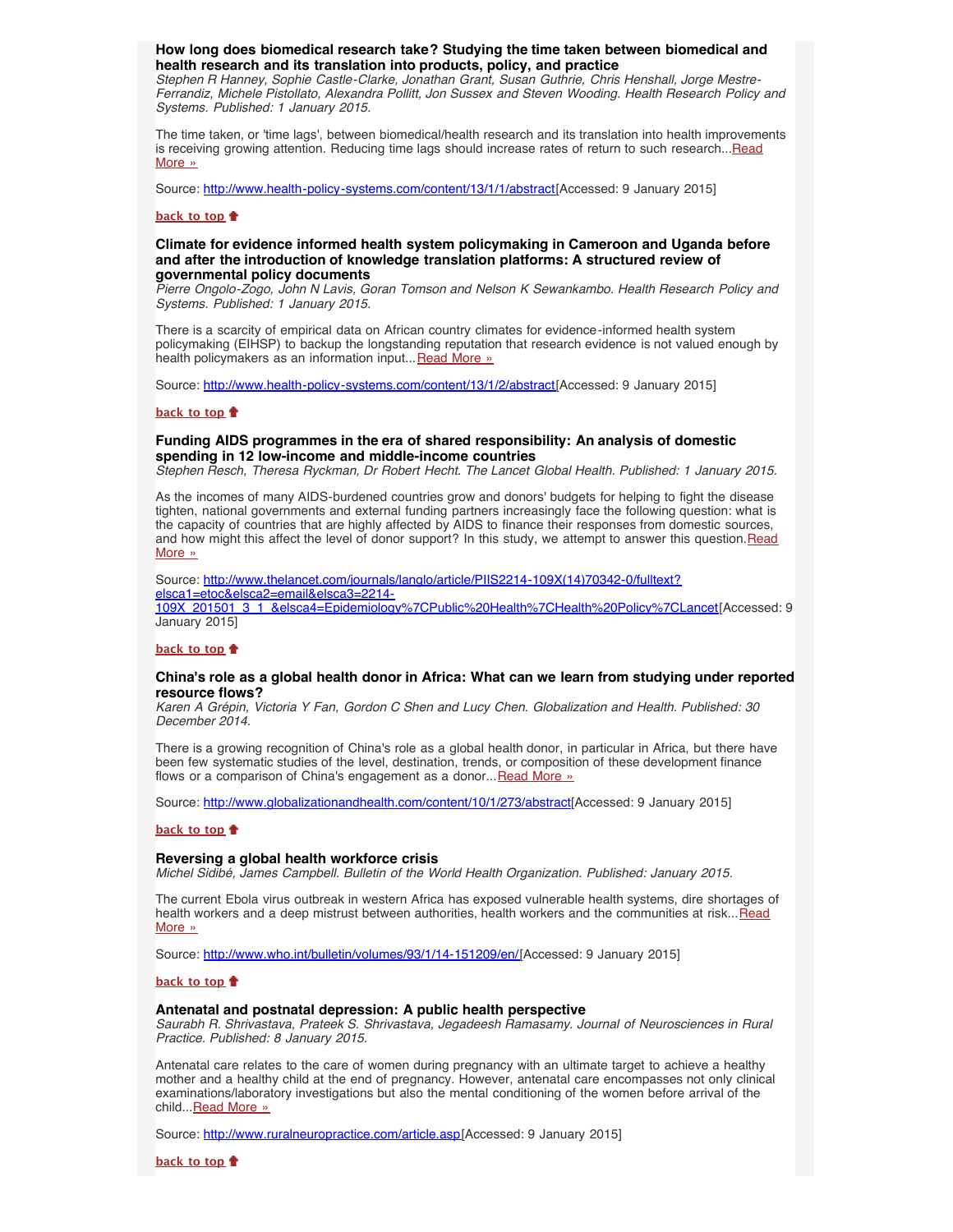<span id="page-2-0"></span>**Human papilloma virus vaccination: Impact and recommendations across the world** *Paolo Bonanni, Angela Bechini, Rosa Donato, Raffaella Capei, Cristiana Sacco, Miriam Levi and Sara Boccalini. Therapeutic Advances in Vaccines. Published: 8 November 2014.*

Human papilloma virus (HPV) vaccination has been implemented in several countries for about the past 7 years, mainly in the adolescent female population, with varying coverage results... [Read More »](http://tav.sagepub.com/content/early/2014/11/08/2051013614557476.full.pdf+html)

Source: [http://tav.sagepub.com/content/early/2014/11/08/2051013614557476.full.pdf+html\[](http://tav.sagepub.com/content/early/2014/11/08/2051013614557476.full.pdf+html)Accessed: 9 January 2015]

#### **[back to top](#page-0-2)**

**Defining disrespect and abuse of women in childbirth: A research, policy and rights agenda** *Lynn P Freedman, Kate Ramsey, Timothy Abuya, Ben Bellows, Charity Ndwiga, Charlotte E Warren, Stephanie Kujawski, Wema Moyo, Margaret E Kruk, Godfrey Mbaruku. Bulletin of the World Health Organization. Published: 6 October 2014.*

In the field of maternal and newborn health, there have been calls to prioritize the intra-partum period and promote facility delivery to meet maternal and newborn mortality reduction goals... [Read More »](http://www.who.int/bulletin/volumes/92/12/14-137869/en/)

Source: [http://www.who.int/bulletin/volumes/92/12/14-137869/en/\[](http://www.who.int/bulletin/volumes/92/12/14-137869/en/)Accessed: 9 January 2015]

## **[back to top](#page-0-2)**

# <span id="page-2-1"></span>**Recent News**

### <span id="page-2-2"></span>**SA secures 'world's lowest prices' for HIV drugs**

*BDlive. Published: 6 January 2015.*

The Department of Health will be paying the lowest prices in the world in its next HIV/AIDS drug tender, despite not pushing prices down as far as it had hoped, it said on Monday... [Read More »](http://www.hst.org.za/news/sa-secures-world-s-lowest-prices-hiv-drugs)

Source: [http://www.bdlive.co.za/national/health/2015/01/06/sa-secures-worlds-lowest-prices-for-hiv](http://www.bdlive.co.za/national/health/2015/01/06/sa-secures-worlds-lowest-prices-for-hiv-drugs)[drugs](http://www.bdlive.co.za/national/health/2015/01/06/sa-secures-worlds-lowest-prices-for-hiv-drugs)[Accessed: 9 January 2015]

#### **[back to top](#page-0-2)**

#### <span id="page-2-3"></span>**Measles outbreak alert: South Africa**

*NICD. Published: 19 December 2014.*

Over the past few months, there has been an increase in laboratory-confirmed (IgM positive) measles cases in five provinces (Gauteng, Mpumalanga, KwaZulu-Natal, Northern Cape and Western Cape). Sporadic laboratory-confirmed measles cases have been noted in two additional provinces (Eastern Cape and Free State). No laboratory-confirmed measles cases have been reported from Limpopo and Northwest provinces during 2014 to date... [Read More »](http://www.hst.org.za/news/measles-outbreak-alert-south-africa)

Source: [http://www.nicd.ac.za\[](http://www.nicd.ac.za/)Accessed: 9 January 2015]

#### **[back to top](#page-0-2)**

## <span id="page-2-4"></span>**Solving WHO's "persisting weaknesses"**

*The Lancet. Published: 10 January 2015.*

When the 34 members of WHO's Executive Board gather in Geneva on Jan 25 – first, for a special session on the response to the Ebola outbreak and, second, for its 136th meeting – countries will have an unprecedented opportunity to reflect on the future of the world's only global health agency...[Read More »](http://www.thelancet.com/journals/lancet/article/PIIS0140-6736(14)62485-5/fulltext)

Source: [http://www.thelancet.com/journals/lancet/article/PIIS0140-6736\(14\)62485-5/fulltext\[](http://www.thelancet.com/journals/lancet/article/PIIS0140-6736(14)62485-5/fulltext)Accessed: 9 January 2015]

#### **[back to top](#page-0-2)**

<span id="page-2-5"></span>**The Global Burden of Disease: Non-communicable diseases increase premature death** *BioMed Central. Published: 19 December 2014.*

Up-to-date knowledge of cause-specific mortality is essential for the formulation of health policies. Obtaining this evidence is a massive undertaking, and probably the largest attempt to do so is the landmark Global Burden of Disease Study 2010 (GBD 2010)... [Read More »](http://blogs.biomedcentral.com/bmcblog/feed/)

Source: [http://blogs.biomedcentral.com/bmcblog/feed/\[](http://blogs.biomedcentral.com/bmcblog/feed/)Accessed: 9 January 2015]

#### **[back to top](#page-0-2)**

**Local experts wary of early cervical cancer jab successes**

<span id="page-2-6"></span>*Health-e News. Published 9 January 2015.*

Local experts are cautiously optimistic about last year's cervical cancer vaccine roll-out after Australian authorities announced that vaccine is already showing positive results seven years after it was introduced in the country... [Read More »](http://www.hst.org.za/news/local-experts-wary-early-cervical-cancer-jab-successes)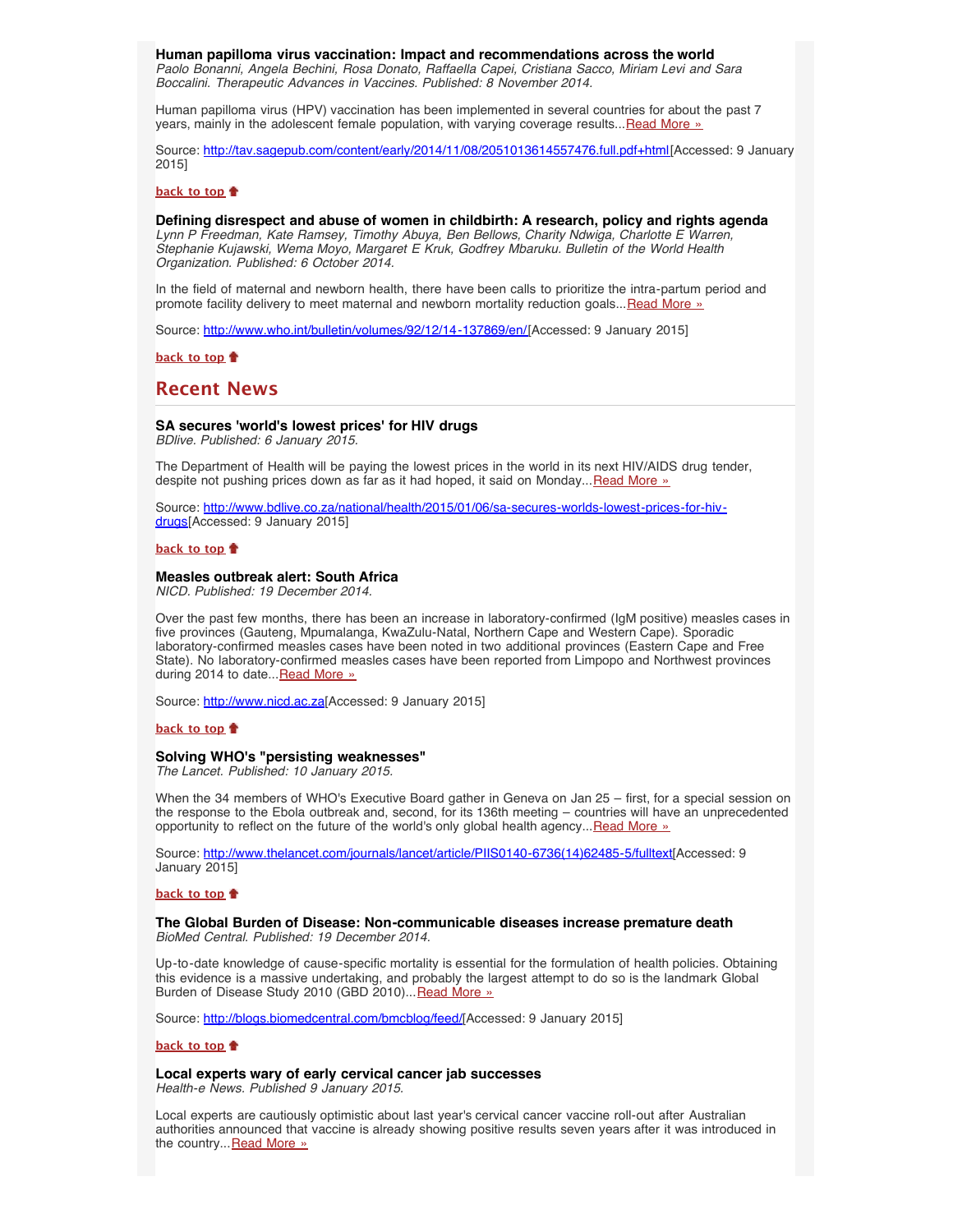Source: [http://www.health-e.org.za/2015/01/09/local-experts-wary-early-cervical-cancer-jab](http://www.health-e.org.za/2015/01/09/local-experts-wary-early-cervical-cancer-jab-successes/)[successes/](http://www.health-e.org.za/2015/01/09/local-experts-wary-early-cervical-cancer-jab-successes/)[Accessed: 9 January 2015]

#### **[back to top](#page-0-2)**

# <span id="page-3-0"></span>**US funding for HIV/AIDS to focus on specific regions**

*BDlive. Published: 8 January 2015.*

The US government plans to shift the focus of its financial support for HIV/AIDS programmes to areas where the need is greatest with particular emphasis on girls and young women, it emerged on Wednesday... [Read](http://www.bdlive.co.za/national/health/2015/01/08/us-funding-for-hivaids-to-focus-on-specific-regions) [More »](http://www.bdlive.co.za/national/health/2015/01/08/us-funding-for-hivaids-to-focus-on-specific-regions)

Source: [http://www.bdlive.co.za/national/health/2015/01/08/us-funding-for-hivaids-to-focus-on-specific](http://www.bdlive.co.za/national/health/2015/01/08/us-funding-for-hivaids-to-focus-on-specific-regions)[regions\[](http://www.bdlive.co.za/national/health/2015/01/08/us-funding-for-hivaids-to-focus-on-specific-regions)Accessed: 9 January 2015]

### **[back to top](#page-0-2)**

#### <span id="page-3-1"></span>**UK government halves the budget of HIV prevention programme for England** *aidsmap. Published: 16 December 2014.*

The Department of Health's funding for HIV Prevention England, the national HIV prevention programme in England, will be cut by 50% from April 2015... [Read More »](http://www.aidsmap.com/UK-government-halves-the-budget-of-HIV-prevention-programme-for-England/page/2930244/)

Source: [http://www.aidsmap.com/UK-government-halves-the-budget-of-HIV-prevention-programme-for-](http://www.aidsmap.com/UK-government-halves-the-budget-of-HIV-prevention-programme-for-England/page/2930244/)[England/page/2930244/\[](http://www.aidsmap.com/UK-government-halves-the-budget-of-HIV-prevention-programme-for-England/page/2930244/)Accessed: 9 January 2015]

### **[back to top](#page-0-2)**

<span id="page-3-2"></span>**BRICS health ministers adopt the UNAIDS Fast-Track strategy to end the AIDS epidemic** *UNAIDS. Published: 10 December 2014.*

Health ministers from Brazil, Russian Federation, India, China and South Africa (BRICS) have committed to adopting the UNAIDS Fast-Track strategy to end the AIDS epidemic as a global health threat by 2030... [Read](http://www.hst.org.za/news/brics-health-ministers-adopt-unaids-fast-track-strategy-end-aids-epidemic) [More »](http://www.hst.org.za/news/brics-health-ministers-adopt-unaids-fast-track-strategy-end-aids-epidemic)

Source:

[http://www.unaids.org/en/resources/presscentre/featurestories/2014/december/20141210\\_brics](http://www.unaids.org/en/resources/presscentre/featurestories/2014/december/20141210_brics)[Accessed: 9 January 2015]

#### **[back to top](#page-0-2)**

# <span id="page-3-3"></span>**New system 'causing delays' at Natalspruit hospital**

*BDlive. Published: 8 January 2015.*

The newly built Natalspruit Hospital in Ekurhuleni is experiencing technical glitches, with the paperless electronic system raising fears that the wellbeing of patients could be compromised...[Read More »](http://www.hst.org.za/news/new-system-causing-delays-natalspruit-hospital)

Source: [http://www.bdlive.co.za/national/health/2015/01/08/new-system-causing-delays-at-natalspruit](http://www.bdlive.co.za/national/health/2015/01/08/new-system-causing-delays-at-natalspruit-hospital)[hospital\[](http://www.bdlive.co.za/national/health/2015/01/08/new-system-causing-delays-at-natalspruit-hospital)Accessed: 9 January 2015]

#### **[back to top](#page-0-2)**

# <span id="page-3-4"></span>**First UK private medical school opens with £36,000 fees**

*BBC. Published: 7 January 2015.*

UK students will be paying fees four times higher than at public universities. The UK's first private medical school has opened, with students paying annual tuition fees of £36,000. Although the medical school was expected to particularly appeal to overseas students, most of the students are from the UK... [Read More »](http://www.bbc.com/news/education-30711724#)

Source: [http://www.bbc.com/news/education-30711724#\[](http://www.bbc.com/news/education-30711724#)Accessed: 9 January 2015]

**[back to top](#page-0-2)**

# <span id="page-3-5"></span>**Training and Resources**

## <span id="page-3-6"></span>**NDoH Contract Circular HP13-2015ARV**

*SA National Department of Health*

Supply and delivery of antiretroviral medicines to the Department of Health for the period 1 April 2015 to 31 March 2018 [Click Here>>](http://www.health.gov.za/docs/contructs/HP13_2015ARVDec2014.pdf)

### **[back to top](#page-0-2)**

## <span id="page-3-7"></span>**Journal of Virus Eradication**

This new open access journal aims to provide a specialist, open-access forum to publish work in the field of virus eradication, particularly HIV, HBV and HCV. [Click Here>>](http://www.viruseradication.com/)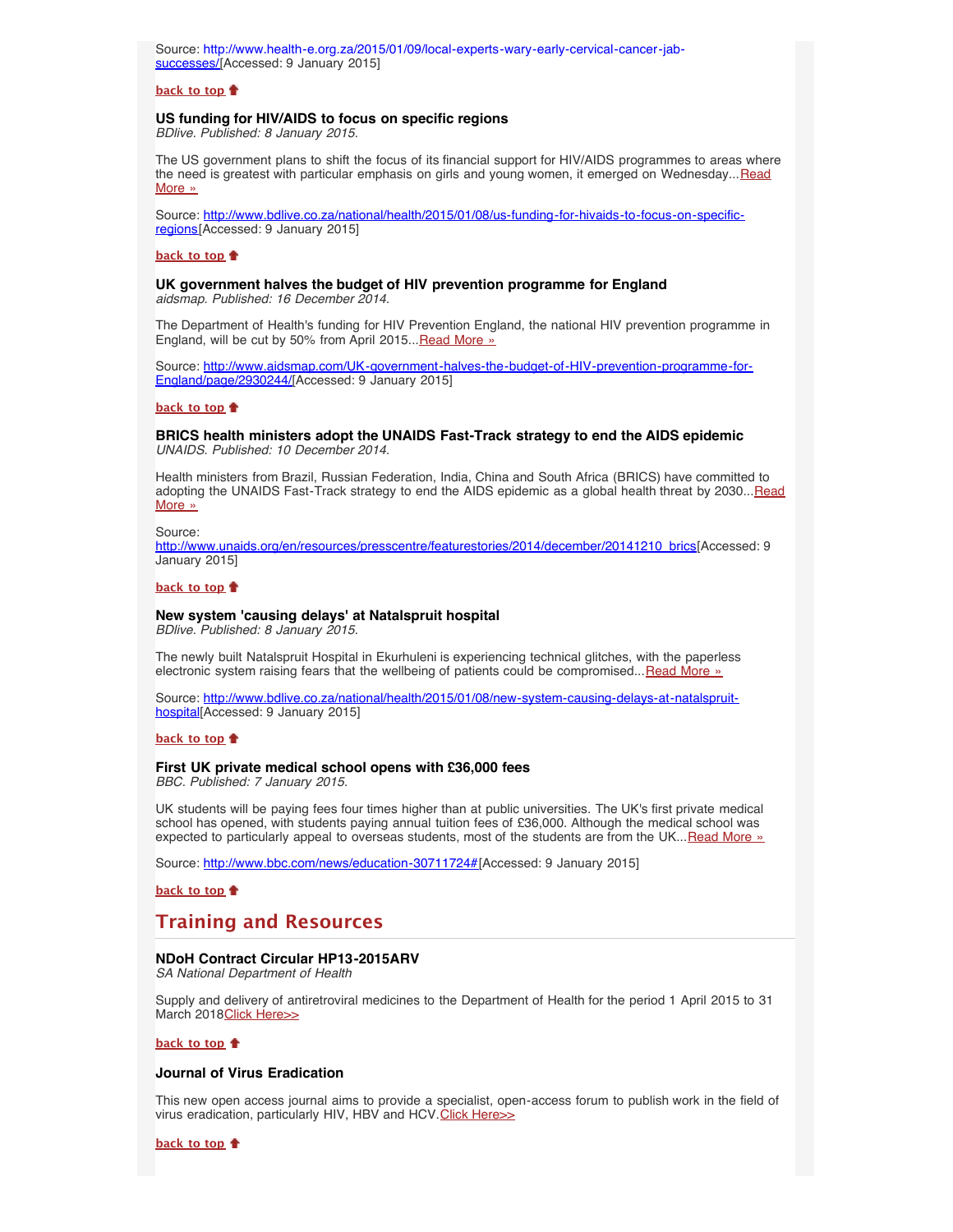# <span id="page-4-0"></span>**Books, Publications, Reports and Manuals**

<span id="page-4-1"></span>**National consolidated guidelines for the prevention of mother-to-child transmission of HIV (PMTCT) and the management of HIV in children, adolescents and adults** *SA National Department of Health*

The Government of South Africa has adopted a new outcome-based approach to accelerate the attainment of the objectives outlined in the Negotiated Service Delivery Agreement for the health sector. The main outputs include increasing life expectancy, reducing maternal and child mortality rates, combating HIV and AIDS, and decreasing the burden of diseases from TB, as well as strengthening health system effectiveness. [Click Here»](http://www.hst.org.za/publications/national-consolidated-guidelines-prevention-mother-child-transmission-hiv-pmtct-and-man)

### **[back to top](#page-0-2)**

### <span id="page-4-2"></span>**Recommendations for HIV Prevention with Adults and Adolescents with HIV in the United States, 2014**

*Centers for Disease Control and Prevention*

These recommendations for HIV Prevention with Adults and Adolescents with HIV in the United States, 2014 contain updates and expand the 2003 guideline. Incorporating HIV prevention into the medical care of persons living with HIV; recommendations of CDC, the Health Resources and Services Administration, the National Institutes of Health, and the HIV Medicine Association of the Infectious Diseases Society of America. [Click](http://stacks.cdc.gov/view/cdc/26062) [Here»](http://stacks.cdc.gov/view/cdc/26062)

# **[back to top](#page-0-2)**

# <span id="page-4-3"></span>**Conferences and Events**

## <span id="page-4-4"></span>**Monitoring and Evaluation Training**

*When: 18 February 2015 Venue: London, United Kingdom URL: <http://www.redr.org.uk/en/Training-and-more/find-a-training-course.cfm/url/Monitoring-Evaluation-Feb-15>*

Improving the quality of humanitarian practice and ensuring the effectiveness of responses to complex emergencies is a key aim shared by humanitarian agencies. Thus, monitoring and evaluation are essential activities for any project or programme. Careful monitoring of progress against targets allows timely changes to be made to maximise impact. Evaluation ensures accountability to all parties concerned, and allows learning to be carried through to future interventions. This course aims to introduce you to the concepts of monitoring and evaluation, including the steps and components required to implement the monitoring and evaluation of a humanitarian project or programme.

#### **[back to top](#page-0-2)**

#### <span id="page-4-5"></span>**Disability & Social Inclusion Symposium**

*When: 11-13 February 2015 Venue: University of Cape Town URL: [http://www.exbo.co.za/REG/dynamic\\_forms/generated\\_forms/disability\\_and\\_social\\_inclusion\\_-](http://www.exbo.co.za/REG/dynamic_forms/generated_forms/disability_and_social_inclusion_-_short_course_register.php) [\\_short\\_course\\_register.php](http://www.exbo.co.za/REG/dynamic_forms/generated_forms/disability_and_social_inclusion_-_short_course_register.php)*

## **[back to top](#page-0-2)**

### <span id="page-4-6"></span>**Health Information Systems Program - SA 2015 International Conference**

*When: 24-27 March 2015 Venue: Bloemfontein, South Africa URL: [http://www.hisp.org](http://www.hisp.org/)*

Over the last 20 years, the District Health Information System in South Africa and in many countries in Sub-Saharan Africa and Asia has evolved significantly from a paper based system to a web based system. The conference is expected to be a platform through which this evolution is explored and where best practices and lessons learned are being shared.

#### **[back to top](#page-0-2)**

#### <span id="page-4-7"></span>**7th SA AIDS Conference: Reflection, Refocus and Renewal**

*When: 9-12 June 2015 Venue: Durban International Convention Centre, South Africa URL: <http://www.saaids.co.za/>*

This Conference comes at a critical time in global health, as 2015 marks the end of the MDGs and the beginning of the post-2015 sustainable development agenda. The theme of the Conference this year: Reflection, Refocus and Renewal provides a unique opportunity to reflect on what we have done across the entire spectrum of our programmes in the response to HIV, including the structural and social determinants which fuel this epidemic.

#### **[back to top](#page-0-2)**

#### <span id="page-4-8"></span>**SVRI Workshops**

*When: 15-17 September 2015 Venue: Stellenbosch, South Africa URL: <http://www.svri.org/forum2015/index.htm>*